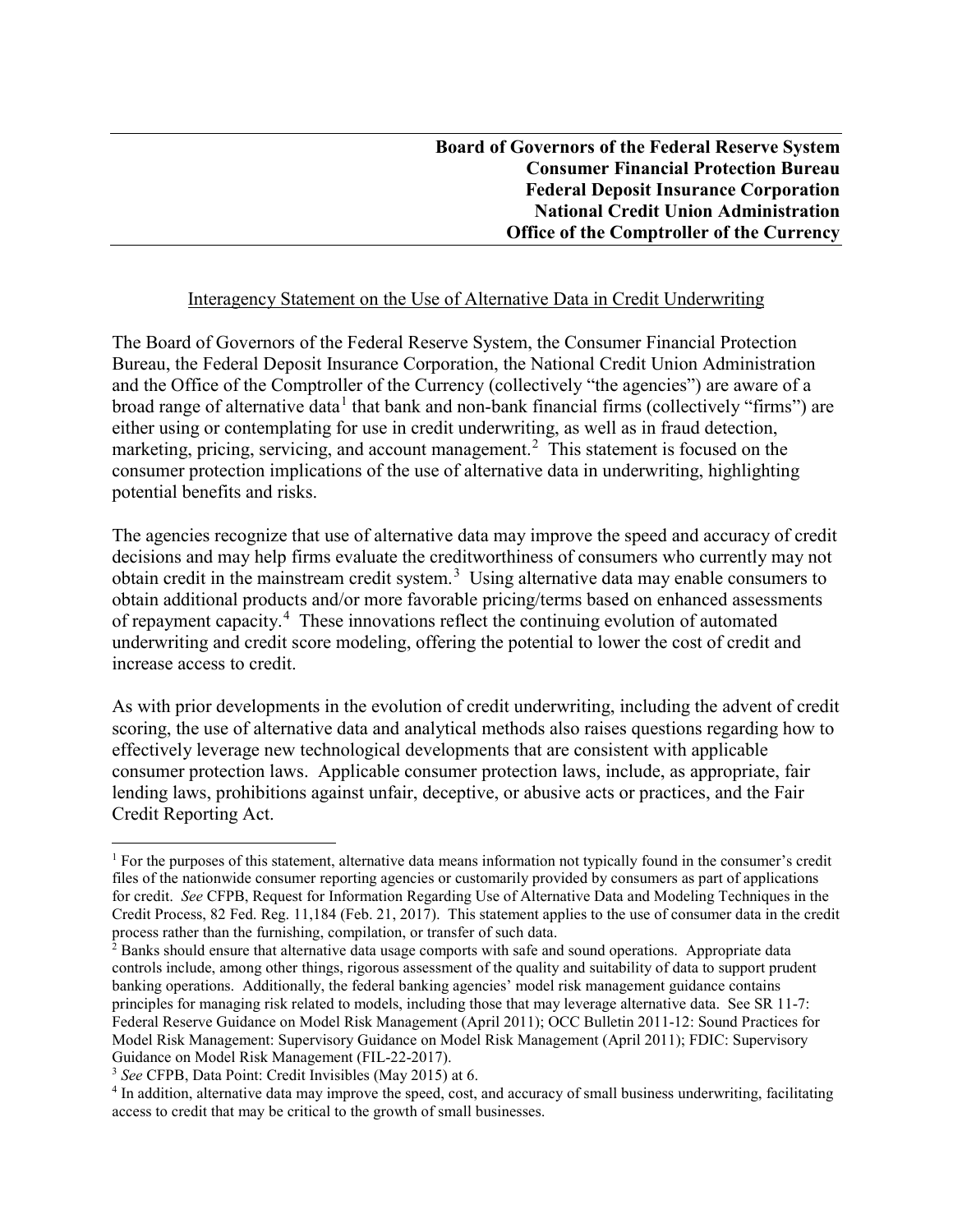The agencies recognize alternative data's potential to expand access to credit and produce benefits for consumers. To the extent firms are using or contemplating using alternative data, the agencies encourage responsible use of such data. In addition, the agencies are aware that the use of certain alternative data may present no greater risks than data traditionally used in the credit evaluation process. For example, the agencies are aware that some firms are automating the use of cash flow data to better evaluate borrowers' ability to repay loans. While this is a rapidly developing area of innovation, analysis of cash flow data generally focuses on assessing whether a borrower is able to meet new or existing recurring obligations by evaluating income and expense activity over time.<sup>[5](#page-1-0)</sup> The evaluation of a borrower's income and expenses to help determine repayment capacity is a well-established part of the underwriting process. Improving the measurement of income and expenses through cash flow evaluation may be particularly beneficial for consumers who demonstrate reliable income patterns over time from a variety of sources rather than a single job. Cash flow data are specific to the borrower and generally derived from reliable sources, such as bank account records, which may help ensure the data's accuracy. Consumers can expressly permission access to their cash flow data, which enhances transparency and consumers' control over the data. Additionally, creditors' use of cash flow data can generally be explained and disclosed to the borrower, as may be required under the Equal Credit Opportunity Act and the Fair Credit Reporting Act.[6](#page-1-1)

The manner in which alternative data are used in relation to traditional data also can provide benefits. For example, some firms may choose to use alternative data only for those applicants who would otherwise be denied credit, often called a "Second Look" program. Used in this fashion, Second Look programs may improve credit opportunities. Second Look approaches must also comply with applicable consumer protection laws.

Many factors associated with the use of alternative data, including those discussed for cash flow data, may increase or decrease consumer protection risks. For example, using alternative data, such as cash flow data, that are directly related to consumers' finances and how consumers manage their financial commitments may present lower risks than other data.

A well-designed compliance management program provides for a thorough analysis of relevant consumer protection laws and regulations to ensure firms understand the opportunities, risks and compliance requirements before using alternative data. Based on that analysis, data that present greater consumer protection risks warrant more robust compliance management. Robust compliance management includes appropriate testing, monitoring and controls to ensure consumer protection risks are understood and addressed.<sup>[7](#page-1-2)</sup>

<span id="page-1-0"></span><sup>&</sup>lt;sup>5</sup> Cash flow data may include a range of metrics that examine categories of income and expenses (e.g., fixed expenses such as housing, amount of variable expenses, etc.) and how a consumer or small business has managed an account over time (e.g., residual balances).

<span id="page-1-1"></span><sup>&</sup>lt;sup>6</sup> Firms should consider adverse action notice requirements under the Equal Credit Opportunity Act (Regulation B), and the Fair Credit Reporting Act. *See* 15 U.S.C. § 1681m(a)-(b); 12 C.F.R. § 1002.9; *see also* 12 C.F.R. pt. 1002, Supp. I, § 1002.9, ¶ 9(b)(2).

<span id="page-1-2"></span> $7$  As recognized by the Uniform Interagency Consumer Compliance Rating System ("CC Ratings System"), expectations for compliance management programs vary based on risk, among other factors. The CC Ratings System incents institutions to promote consumer protection by preventing, self-identifying and addressing compliance issues in a proactive manner.